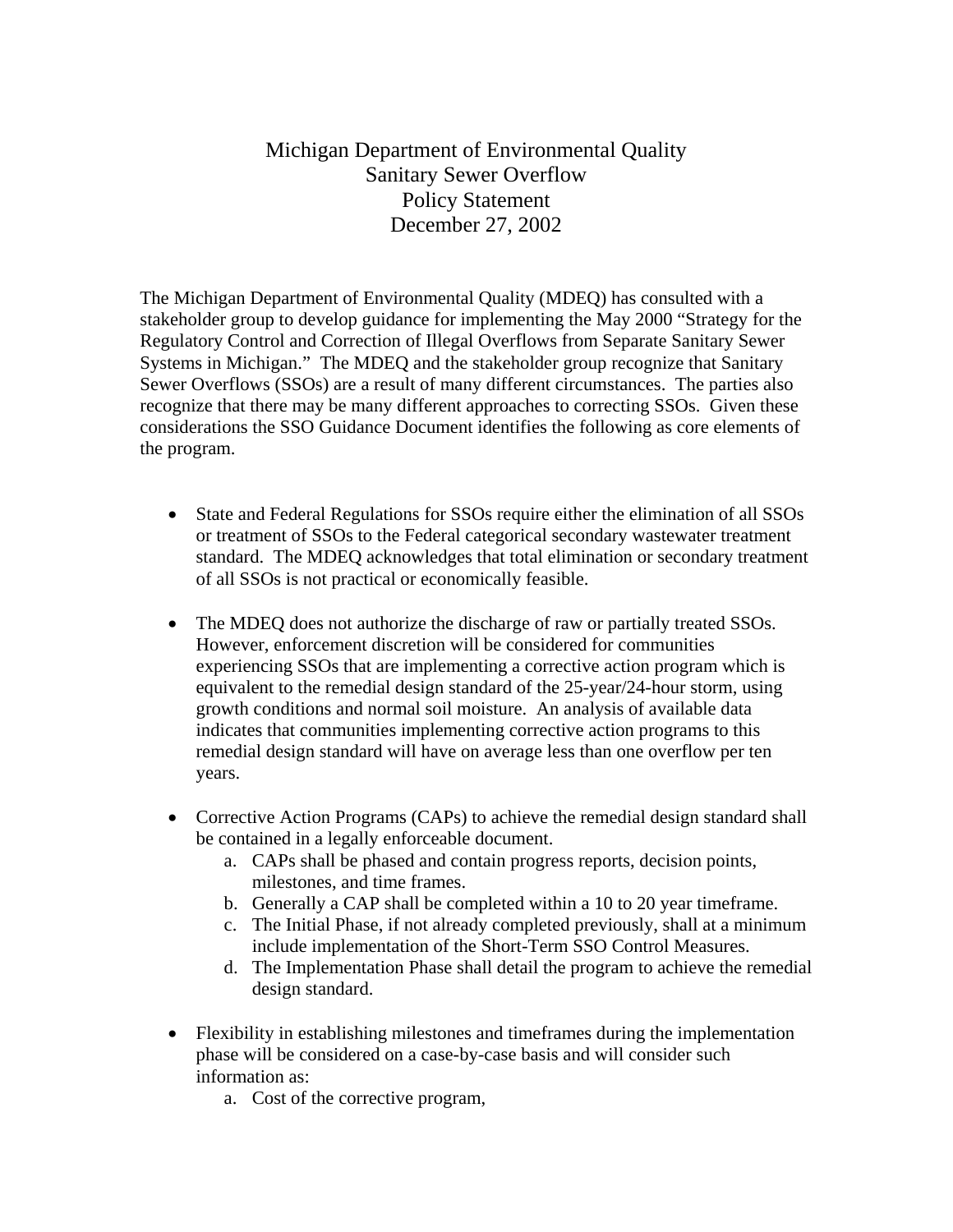- b. The economic burden on the community and its ability to fund additional projects,
- c. The type of corrective program implemented,
- d. The complexity of implementing the corrective program,
- e. The environmental gain the program will create, and

f. The relation the program has with other planned or ongoing programs. Programs that focus on drying up separate sanitary sewer systems will be given consideration for longer timeframes to complete the implementation phase.

• Communities should plan and design future infrastructure operations and improvements with the goal of eventual elimination or treatment to the secondary wastewater treatment standards for all SSOs.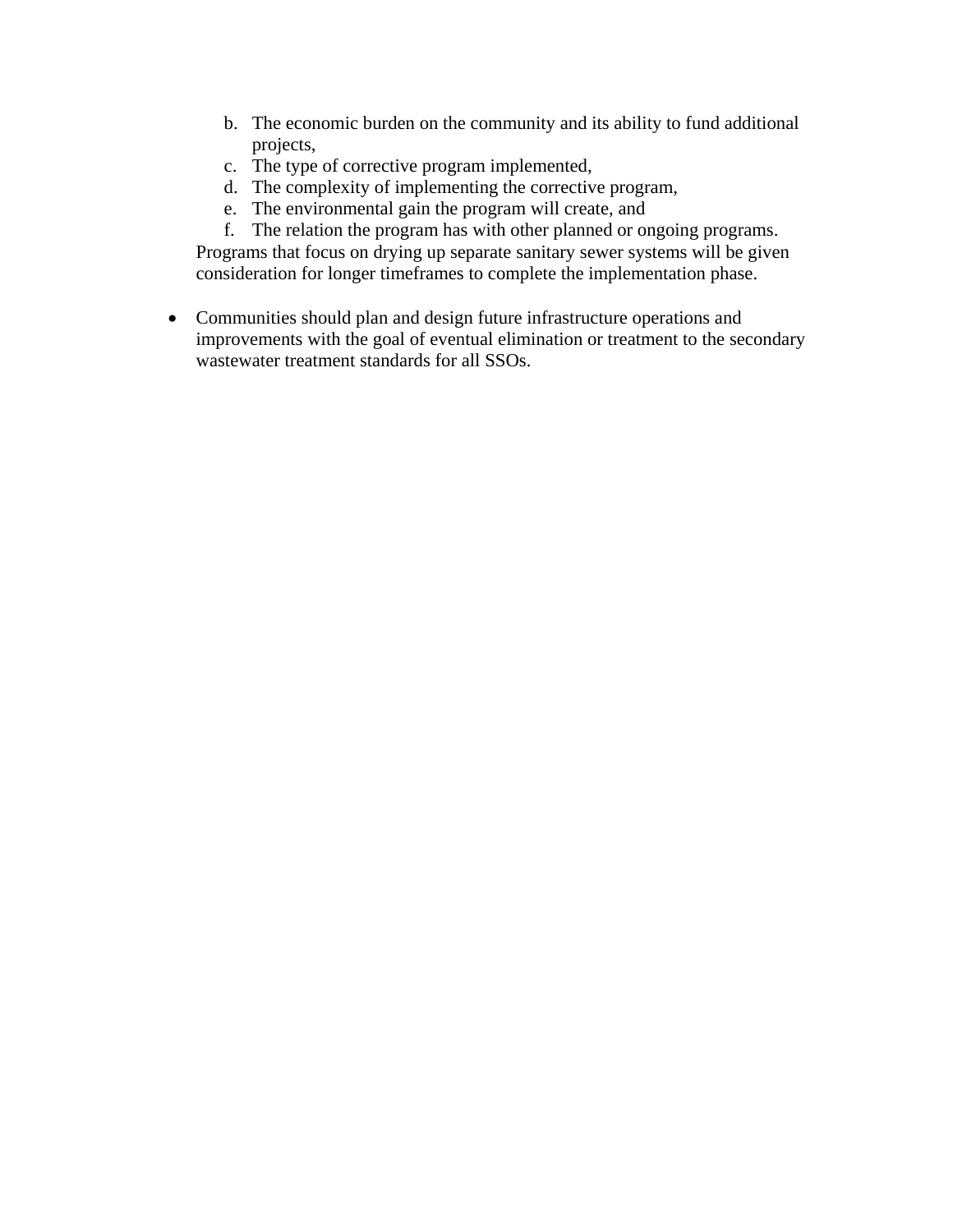# **Michigan Department of Environmental Quality Clarification Statement Sanitary Sewer Overflow Policy Statement Water Consortium Comments on SSO Policy**

This correspondence is intended to provide clarification of the Michigan Department of Environmental Quality's (MDEQ) Sanitary Sewer Overflow (SSO) Policy Statement, dated December 27, 2002, with regard to the policy comments provided at the Water Consortium meeting of June 4, 2003. Clarification is provided to articulate MDEQ's position and interpretation of the SSO Policy Statement for the benefit of the local units of government. Responses are provided below to each of the bulleted comments received and discussed at the June 4 meeting.

#### 1<sup>st</sup> Bullet

• **The policy does not state that the overall objective is to eliminate "preventable" SSO's. The advantage of focusing on the elimination of preventable events was the implicit recognition that all SSOs could not really be eliminated. Plus, it moved us toward trying to identify some remedial standard. The purpose and advantage of such a standard was that it would distinguish what can be eliminated from what cannot. This distinction is important for the regulatory agency, the community, and the public.** 

**Importantly, the policy recognizes that total elimination is not feasible. But other language refers to the goal as eventual elimination of all SSOs, thus obfuscating the actual intent of the policy. The perception is that after achieving whatever is determined to be the remedial standard, the goal will not have been achieved, and that, in and of itself, will trigger other regulatory action. Instead, further regulatory action should be driven by environmental impact.**

The SSO Policy Statement explicitly states that (1st page, first bullet): "The MDEQ acknowledges that total elimination or secondary treatment of all SSOs is not practical or economically feasible." Clearly, this is an affirmation on the agency's part that, despite compliance with the applicable remedial design standard, some SSOs will occur. The Policy Statement thus is intended to be a flexible instrument, with recognition that some communities may nonetheless continue to experience SSOs despite implementing a corrective action program equivalent to the remedial design standard of the 25-year/24-hour storm, using growth conditions and normal soil moisture. By defining the threshold of the extreme natural event as equivalent to the remedial design standard, the Policy Statement, does, in fact, distinguish SSOs that can be practicably and economically eliminated from those that cannot.

The SSO Policy Statement also states that (2<sup>nd</sup> page, last bullet): "Communities should plan and design future infrastructure operations and improvements with the goal of eventual elimination or treatment to the secondary wastewater treatment standards for all SSOs." This sentence apparently has caused some consternation for certain readers of the policy. This closing goal statement, however, should not be viewed or interpreted as being in conflict with the other provisions of the Policy Statement. The goal statement merely articulates what must be the goal of *any* SSO corrective action program, i.e., that in striving to achieve compliance with the Michigan Natural Resources and Environmental Protection Act (NREPA) and the federal Clean Water Act (CWA), it is essential that sewer system operators have ongoing improvement as part of a long-term goal of eliminating SSOs and minimizing the residual risk of events adversely impacting public health and the environment.

#### $2<sup>nd</sup>$  and  $7<sup>th</sup>$  Bullets

• **The communities and the Consortium are advocating programs and policies that result in maximum use of existing infrastructure if the environment can be protected. This is entirely consistent with several state initiatives, including several that focus on urban revitalization.**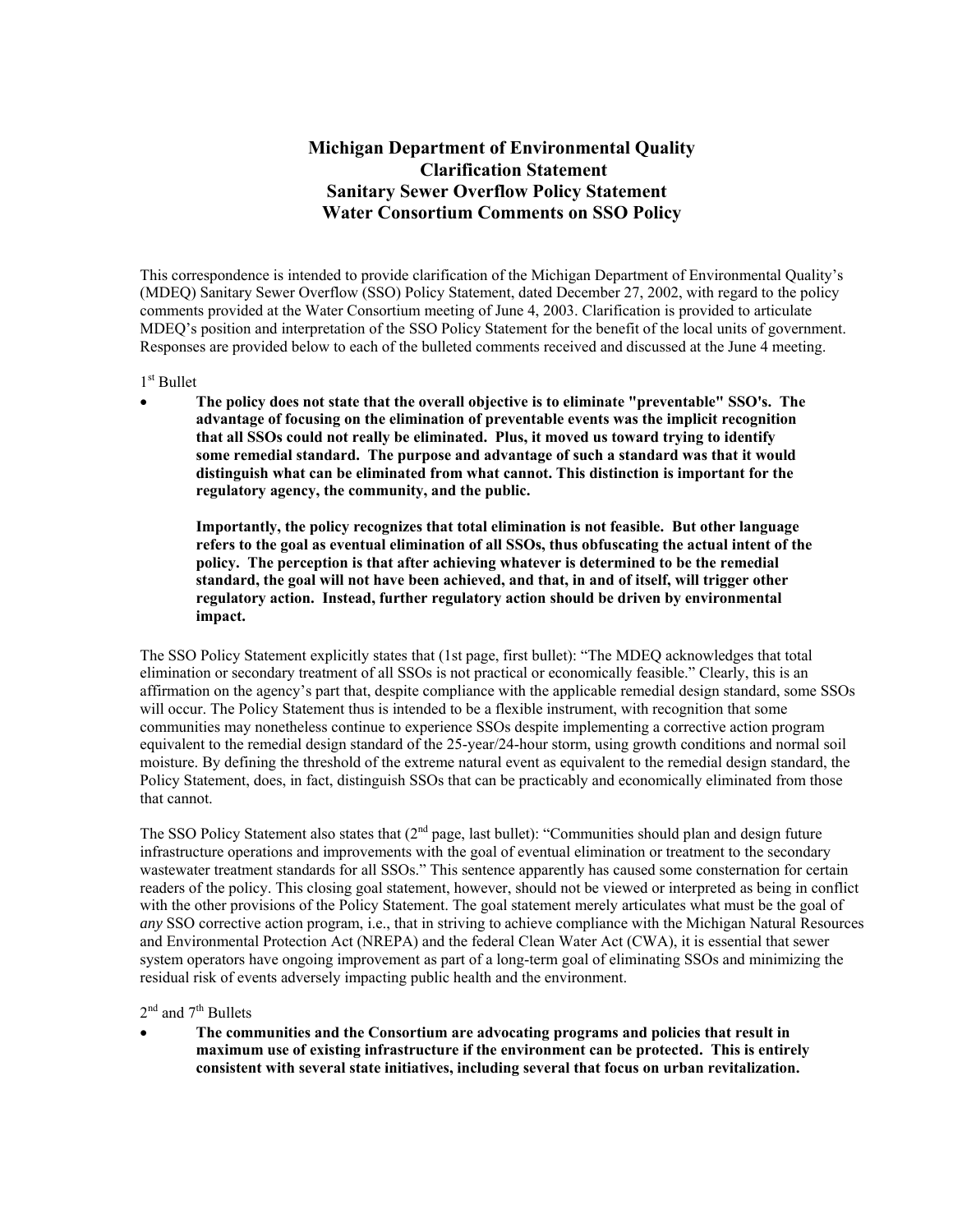**Some of the opportunities for implementing this policy of maximizing use of existing infrastructure can be made manifest in guidance the agency issues defining acceptable corrective actions in an enforceable order. Some include preferential treatment of sanitary flows and treating limited quantities of SSO's at CSO treatment facilities (if the incremental increased flow will not create adverse environmental impacts in the receiving water, etc.).** 

**These opportunities are not mentioned in the guidance. It could be that is because MDEQ disapproves (which is the popular perception.) Or, it could be that MDEQ intends to consider those items in case specific circumstances.**

 **● Regional approaches to infrastructure issues, whether water, sewer, or transportation, are increasingly viewed as favorable for a variety of reasons. That is why we suggest the policy explicitly promote regional SSO remedial strategies where existing infrastructure can be maximized, the environment can be protected and cost savings can be achieved. This is appropriate even if it lengthens the timeframe needed to complete the Corrective Action Program.** 

Where consistent with state and federal law, the MDEQ encourages maximizing the use of existing infrastructure, and using regional approaches, where appropriate, for corrective action programs. The MDEQ will entertain case specific circumstances to utilize preferential treatment concepts on an interim and permanent basis for corrective action programs, and has approved such concepts in the past. The MDEQ may also consider on a case by case basis, as part of an SSO corrective action program, the implementation of an offset program of incremental reductions in wet weather infiltration/inflow or other needed sewer system improvement in consideration of the issuance of construction permits for new sewers to accommodate growth and development.

Lastly, the MDEQ looks favorably on regional approaches to SSO corrective programs where shown to be appropriate, cost effective and accepted by the local units of government involved. The MDEQ recognizes that the correction to SSOs may be complex, and there may be many approaches to their correction. The SSO Policy Statement takes these factors into consideration and allows for the flexibility to establish corrective programs for the different circumstances encountered.

#### 3<sup>rd</sup> Bullet

● **During the discussions, there seemed to be a prevailing preference for extensive reduction in wet weather inflow. Some even saw this as an acceptable end in a corrective action. Providing more incentives (financial and technical) to encourage the elimination of wet weather inflow sources (such as footing drains wherever feasible) would improve the policy. One such incentive would be to allow communities that commit to extensive inflow reduction to base any further action on the effectiveness of the program after implementation. Of course, this would be subject to some demonstration that the inflow reduction would be effective in reducing SSOs.** 

In developing corrective programs for SSOs, the Policy Statement provides flexibility for establishing phasing of projects, milestones, timeframes and decision points. The Policy Statement does *not* discourage extensive wet weather inflow reduction programs as a means of SSO correction. As long as the proposed corrective action program will comply with state and federal law, the program can be tailored to allow the specific community to seek financial aid (SRLF funding) or technical assistance (pilot footing drain removal projects). Phasing, milestones, and decision points can be set up in the corrective action program to allow the community to demonstrate the effectiveness of the program and any further implementation requirements if needed.

The City of Auburn Hills provides an example of an approved extensive wet weather inflow reduction program (footing drain removal project) as a means of SSO corrective action. The City of Auburn Hills chose to correct their SSO problem by utilizing complete footing drain removal. The program included in their administrative order allowed footing drain removal as a way to correct the problem, with milestones set in the order to evaluate the effectiveness of the program. If the footing drain removal project proved to be ineffective in removing the necessary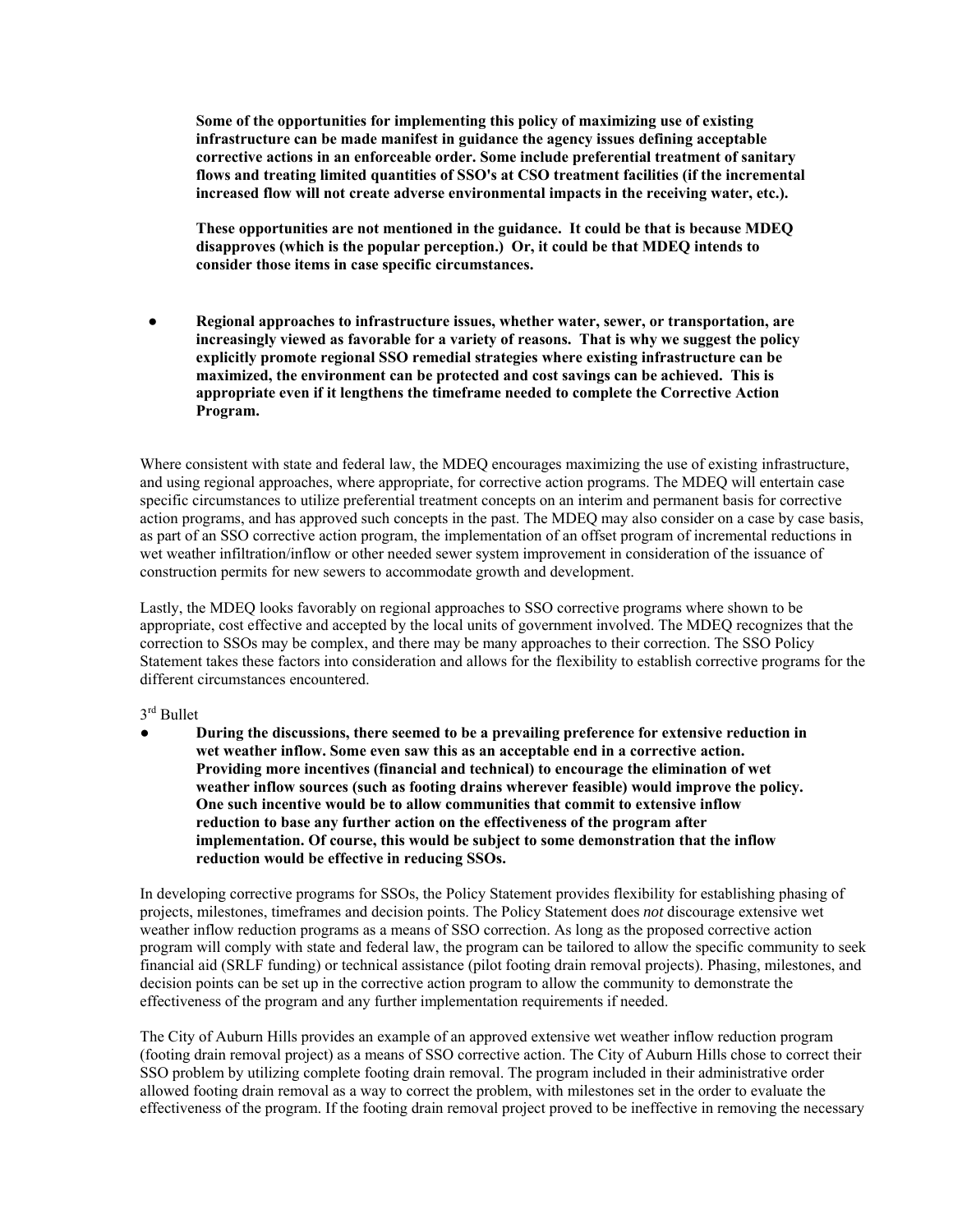excess flows, then the City committed to additional structural improvements necessary to correct the SSO problem and comply with state and federal law. In the case of Auburn Hills, the footing drain removal project thus far has been effective, and although the project has not yet been completed, the MDEQ has agreed that no further structural improvements will be necessary to correct the SSO problem and comply with appropriate requirements.

The MDEQ has also provided considerable flexibility in its most recent administrative consent orders for SSO corrective action programs by allowing for reasonable milestones, timeframes and decision points for phasing in corrective projects, and the flexibility to explore various means of achieving compliance. Examples would be recently issued administrative consent orders for the City of Center Line, City of Fraser and Clinton Township.

### 4<sup>th</sup> Bullet

**● Financial impacts and "ability to pay" are key considerations when developing Corrective Action Programs and compliance schedules. For some communities, reaching the design standard in 10-20 years will be difficult to impossible. Should the acceptability of longer time frames be clearer or the remedial standard be different in some communities?** 

By defining the extreme natural event as equivalent to the remedial design standard, the SSO Policy Statement distinguishes between SSOs that can be practicably and economically eliminated and those that cannot. In the opinion of the MDEQ, the remedial design standard comports with state and federal law and, thus, must be the same for all communities with correctable SSO problems. At the end of the day, the affirmative obligation of all regulated communities is to comply with NREPA and the CWA.

The SSO Policy Statement does provide the flexibility to consider on a case by case basis the cost of the corrective program and the economic burden on the community and its ability to fund additional projects. As outlined in the policy, completion timeframes will take into consideration the ability to pay, if justified. Moreover, schedules in administrative consent orders are set to take advantage of the low interest State Revolving Loan Fund Program.

Lastly, the SSO Policy Statement does take into account the economic burden imposed on SSO communities by relaxing the time frame to complete the corrective program to a period of generally 10-20 years. Historically, SSO corrective program schedules contained in MDEQ orders required completion in a 5-10 year period of time.

 $5<sup>th</sup>$  Bullet

We need to consider the extent and severity of SSO impact on the receiving water when  **developing Corrective Action Programs, priorities and compliance schedules. A key mechanism for guiding such decisions could be watershed plans. Making that explicit in the policy would help promote the attractiveness of comprehensive watershed plans and careful evaluation of impacts and priorities focused on water quality and environmental benefits. It would also dovetail with the ongoing stormwater management effort which is being implemented across the region.** 

When considering the development of SSO corrective action programs, the SSO Policy Statement does provide the flexibility for consideration of the type of corrective program to be implemented, the complexity of implementing the corrective program, the environmental benefits of the program, and the relation the program has with other planned or ongoing programs. A watershed approach could be a mechanism for guiding such decisions as long as the proposed watershed plan acknowledges that SSOs are violations of state and federal law and cannot be authorized under the NPDES permit program.

 $6<sup>th</sup>$  Bullet

**● MDEQ already distributed the agreed upon short-term measures. It seems they should be delineated in the policy or included as an attachment.** 

A listing of the Short-Term SSO Control Measures, as outlined in the SSO Policy Statement for initial phase SSO corrective action program implementation, are attached to this statement of clarification (Attachment A).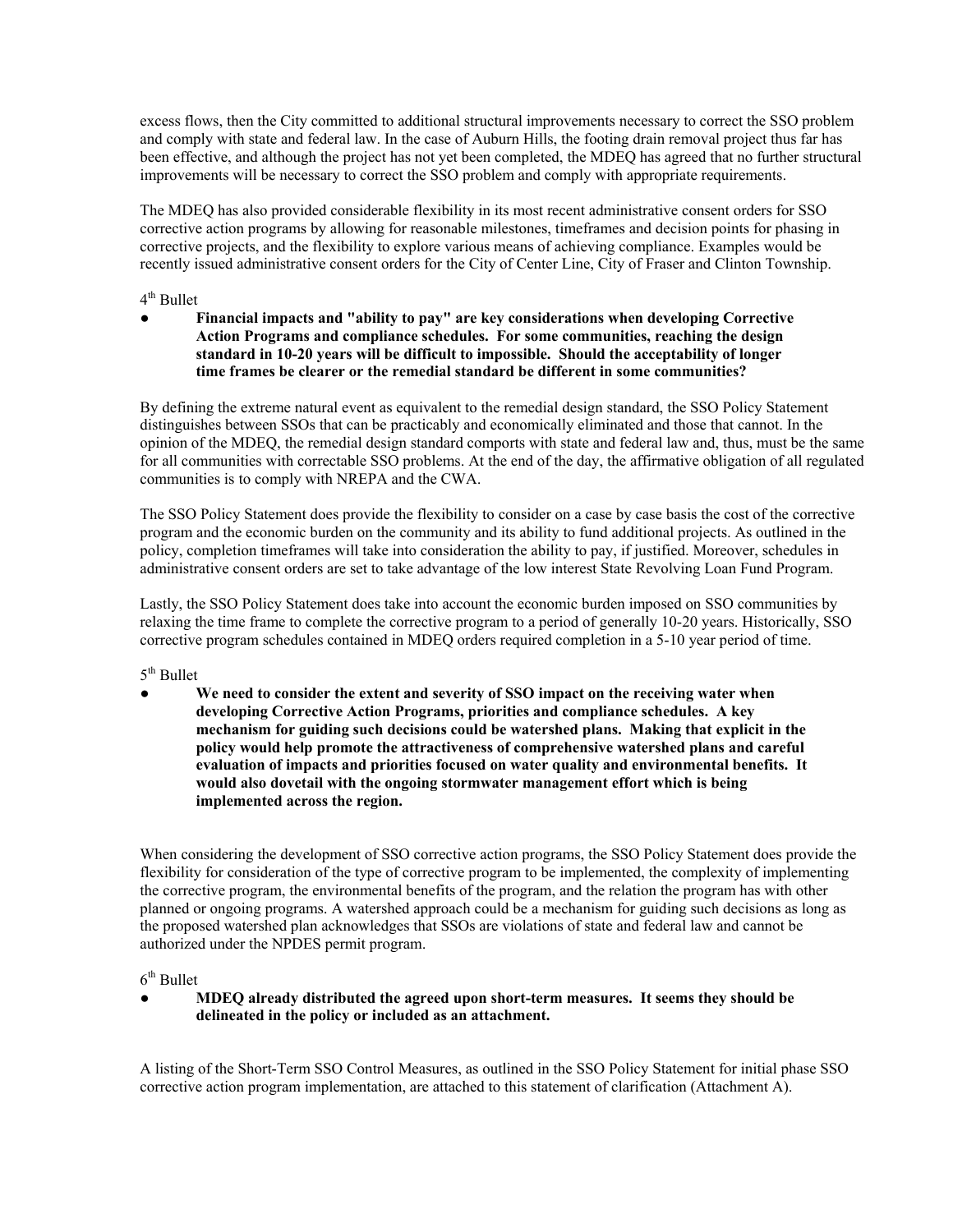### $8<sup>th</sup>$  Bullet

**● The guidance indicates that enforcement discretion will be considered for parties doing what is required in a corrective action program. The language adds nothing to the guidance since a regulatory agency always "considers" whether and when to exercise its enforcement authority before undertaking some action. It does not provide any assurance to a party who is undertaking corrective action measures (which have presumably been accepted by the state as an appropriate program). MDEQ has indicated that an affirmative defense policy is not acceptable, even though such a provision is being considered for inclusion in the new federal regulations. Something more than "consideration" of enforcement discretion is needed.** 

The MDEQ disagrees that reference in the SSO Policy Statement to "enforcement discretion" is of little value. There are few instances in which MDEQ policy pronouncements explicitly assert that the agency will exercise its enforcement discretion in a given context or under certain conditions. Far from being a hollow gesture, inclusion of such language in the policy is a clear commitment to the regulated communities that the MDEQ will genuinely consider the exercise of enforcement discretion where a community continues to experience SSO problems but is acting in good faith to implement an approved corrective action program. Simply put, for the MDEQ to agree to an "affirmative defense" would be contrary to NREPA and the CWA. It would place our NPDES delegation from the USEPA at risk, and could encourage citizen suit actions to enforce federal law in those instances in which the "affirmative defense" applied. It is doubtful that this is not an outcome the regulated communities would find desirable.

9<sup>th</sup> Bullet

**● Acknowledge, and to the extent possible, accept prior agency approvals of recent capital improvement programs to correct system deficiencies where these may be to a lesser design standard (which was previously satisfactory to MDEQ).** 

The MDEQ accepts and acknowledges, to the extent that these systems are in compliance with NREPA and the CWA, recent SSO improvement programs to correct system deficiencies to a lesser design criteria than the 25 year/24 hour remedial design standard. However, the agency will continue to consider its compliance and enforcement options with respect to areas that either have an existing SSO, or are contributing excess wastewater flows to an existing downstream SSO.

## $10^{th}$  Bullet

**● The policy proposes that the 25 year- 24 hour summer storm be established as the remedial design standard for SSOs. This is an extremely complex and controversial issue. A recent review of other state SSO programs indicates that the Michigan proposal is far more restrictive than what is considered acceptable elsewhere (see attachment). Furthermore, cost estimates for SSO control programs sized to meet this standard have recently been revised to reflect the additional expense likely to be needed to upgrade the internal sewer transport capacity to convey these flows. Based on this information, it is questionable whether the 25 year – 24 hour storm is cost effective. The acceptability of the proposed design storm will, to some extent, be tied to the willingness to accept lesser design standards for recently upgraded sewer systems (per the above bullet item). Nevertheless, some discussion of the reasonableness and appropriateness of this issue is warranted.** 

The SSO policy statement defines the remedial design standard for SSO corrective action programs as equivalent to the 25-year/24-hour storm, using growth conditions and normal soil moisture. The remedial design standard further can be defined as comparable to the extreme natural event. To say MDEQ's remedial design standard is far more restrictive than what is considered acceptable in other state SSO programs is inaccurate. Most other states have not adopted a remedial design standard for SSO corrective programs, and appear to rely on case by case determinations to insure compliance with their respective state laws and the CWA. Also, the data we have reviewed for states with design criteria for controlling SSOs doesn't show the MDEQ's remedial design standard to be far more restrictive than what is considered acceptable elsewhere. In fact, the MDEQ's remedial design standard appears to be somewhere in the middle to top third bracket (Attachment B).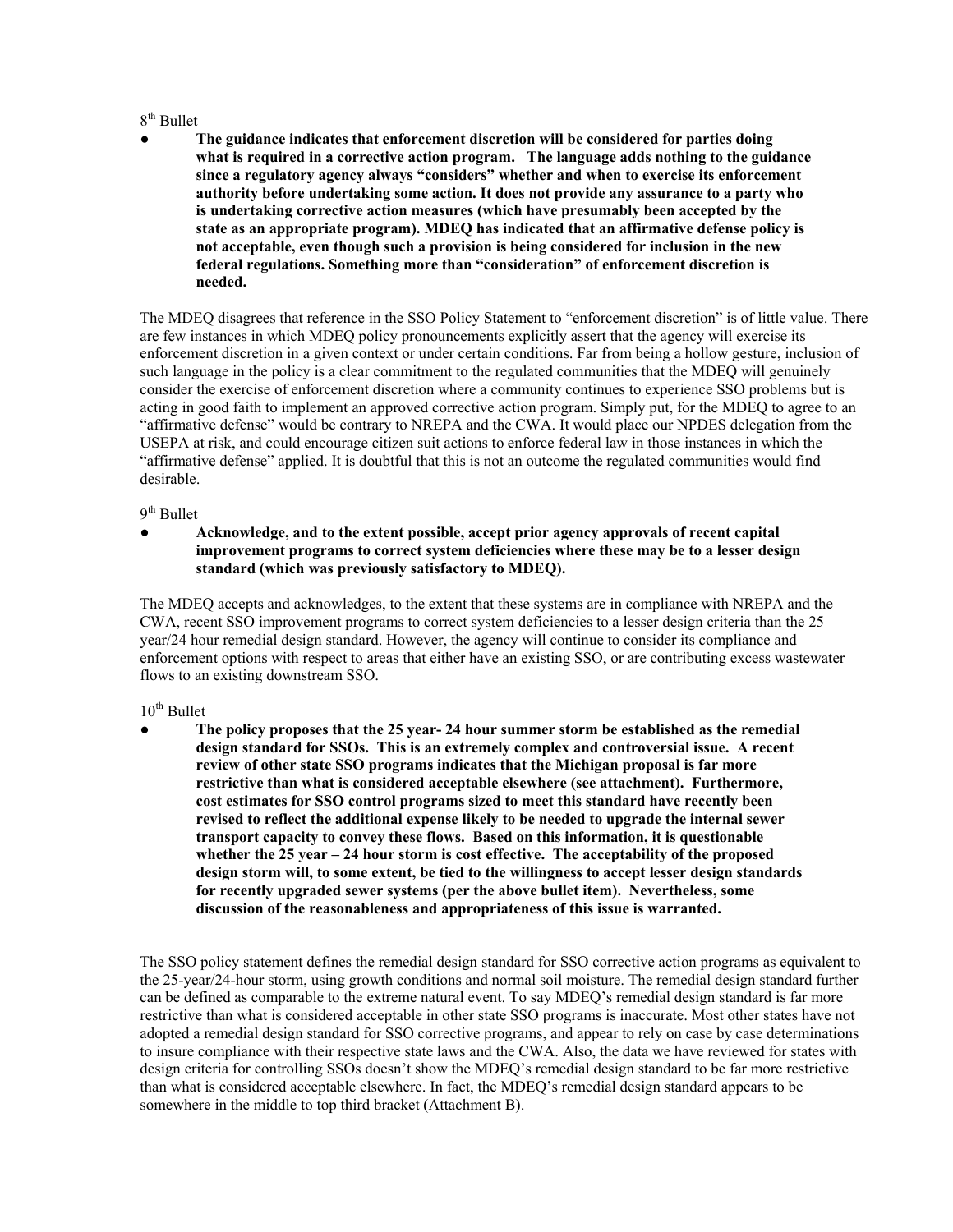Regardless, the remedial design standard referenced in the SSO Policy Statement is not a new design standard for controlling SSO problems in the State of Michigan. The standard has been applied to over 60 communities statewide to correct SSO problems. Notably, many of these community projects have received either Federal grant funding or SRLF loan funding for their projects. One criteria to receive such funding, is that the project must be cost effective and affordable for the local unit of government involved.

During the discussions held by the SSO workgroup, one of the main topics of discussion was the remedial design standard for SSO control. The issue of an appropriate remedial design standard was scrutinized, analyzed, hydraulically modeled and studied for cost effectiveness. The conclusion from that examination was that the 25 year/24-hour remedial design standard was at the knee of the curve cost effective breakpoint for all design criteria studied. The MDEQ thus believes that the 25 year/24 hour remedial design standard set forth in the SSO Policy Statement is appropriate, reasonable, cost effective and affordable and, based on past historical records, provides the measure of protection needed for public health and the environment.

However, the MDEQ will consider alternative remedial design standards on a case by case basis, if a community can demonstrate that a remedial design standard equivalent to a storm less than the 25-year/24-hour storm would result in the same or lower frequency of SSO discharge as that assumed by the MDEQ in this policy (i.e., less than one SSO discharge per ten years on average) by general application of the 25-year/24-hour storm as the remedial design standard.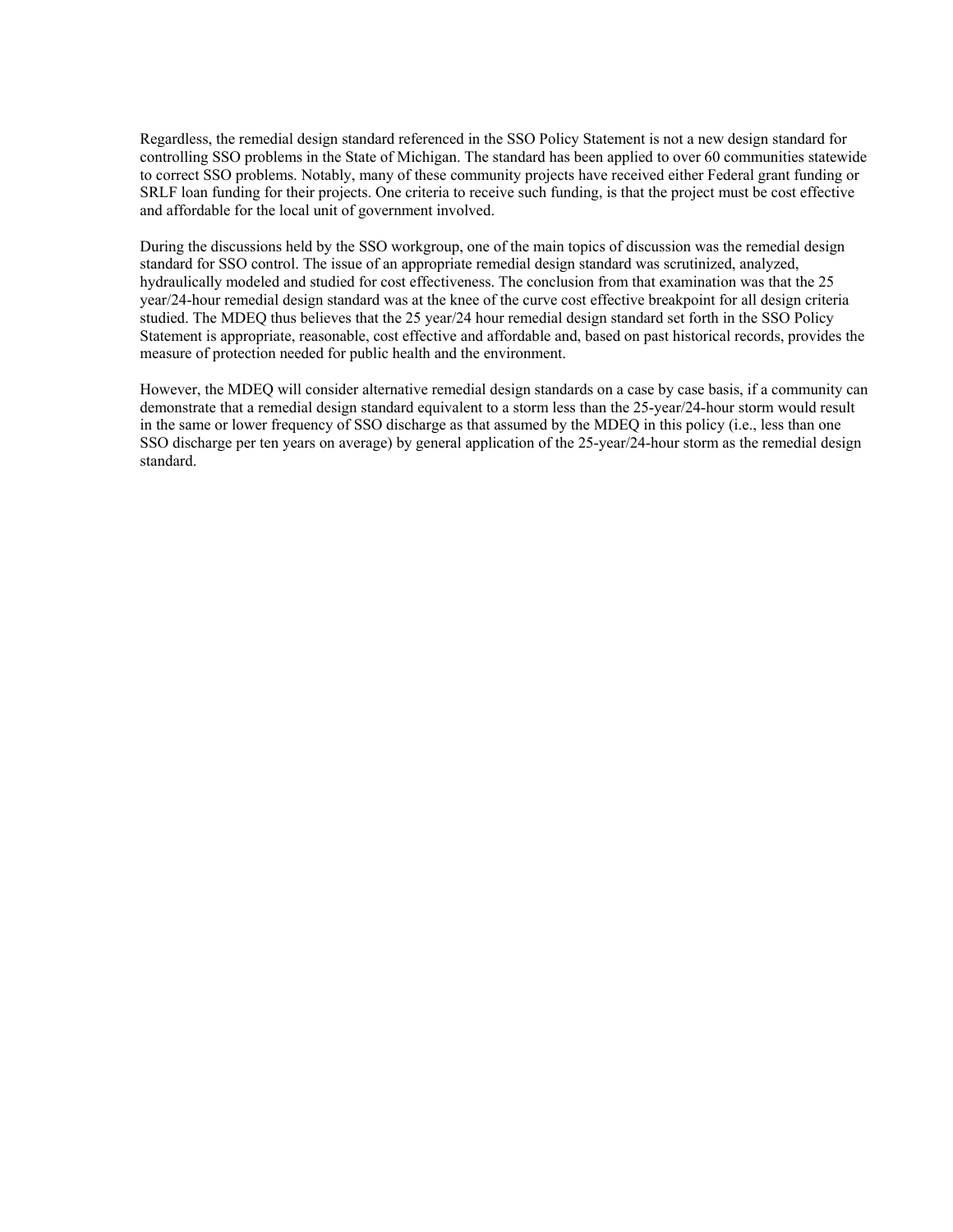## Attachment A Short-Term SSO Control Measures

- 1. Document current sewer system conditions including the size, age, and condition of sanitary sewers, and the carrying capacity of existing sewers that are likely to contribute to the creation of sewer surcharges or SSO conditions; determine the estimated frequency, volume, location, and receiving water of SSO discharges; perform staff training in monitoring and reporting of untreated or partially treated sewage discharges onto land or into the waters of the state to assure that required notifications and reports are submitted accurately and timely; develop a data system for reporting of sewage backup into basements; determine the impact of any requests for new sewage loading to sewers in areas subject to basement backups, SSOs, or treatment facility bypassing; identify areas that may have inadequate storm sewer systems that may contribute to the problems within the sanitary sewer system.
- 2. Quantify existing flows (average and peak for dry and wet weather conditions) through a flow monitoring program; determine infiltration and inflow (I/I) contributions for logical sub sections of the sewer system; collect rainfall measurements with recording rain gauges for further flow monitoring data analysis; collect groundwater table level measurements for flow monitoring analysis.
- 3. Determine the "excessive" component of I/I based on a comparison of the estimated cost required to remove the flow versus the cost to transport and adequately treat wet weather flows. This assessment may need to be carried out on a phased basis, with elimination of readily removable I/I sources being completed before attempting a more rigorous cost comparison addressing more difficult sources.
- 4. Estimate or measure the contribution from footing drains (if footing drains are connected to the system or if footing drain flow is discharged to the sewerage system by sump pumps) and determine what potential methods are available to remove/reduce this flow component; undertake pilot projects to assess the feasibility of voluntary or mandatory footing drain removal; provide public education of the economic and capacity benefits of footing drain removal.
- 5. Prepare and implement a detailed operation and maintenance plan to consolidate, prevent or minimize SSOs to the maximum extent possible; perform staff training, or training updates, on issues of wet weather flow exclusion from sanitary sewers and SSO prevention.
- 6. Provide power reliability equipment for pump stations using emergency generators, portable pumps, or dual power supplies; provide modifications to pumping stations for generator hookup or force main pump around flanges.
- 7. Evaluate and institute sewer use ordinances to assure that clear water from new footing drains, roof downspouts, or other inflow sources are not authorized to be connected to sanitary sewers. Train building inspectors, meter readers, water and wastewater utility staff on ordinance compliance; conduct sewer system assessments to determine compliance with footing drain, downspout and yard drain prohibitions; compile and analyze data to identify priority areas for ordinance compliance initiatives.
- 8. Conduct physical surveys and smoke/dye testing in suspect areas to ensure that inflow sources are not connected.
- 9. Develop and design the project(s) needed to remove excess I/I (including footing drain flows, if feasible) based on a schedule that includes completion of a Sanitary Sewer Evaluation Survey to specifically identify the sources of excess I/I, followed by construction of needed short-term sewer rehabilitation projects; coordinate implementation of storm sewer system improvements in areas with poor drainage.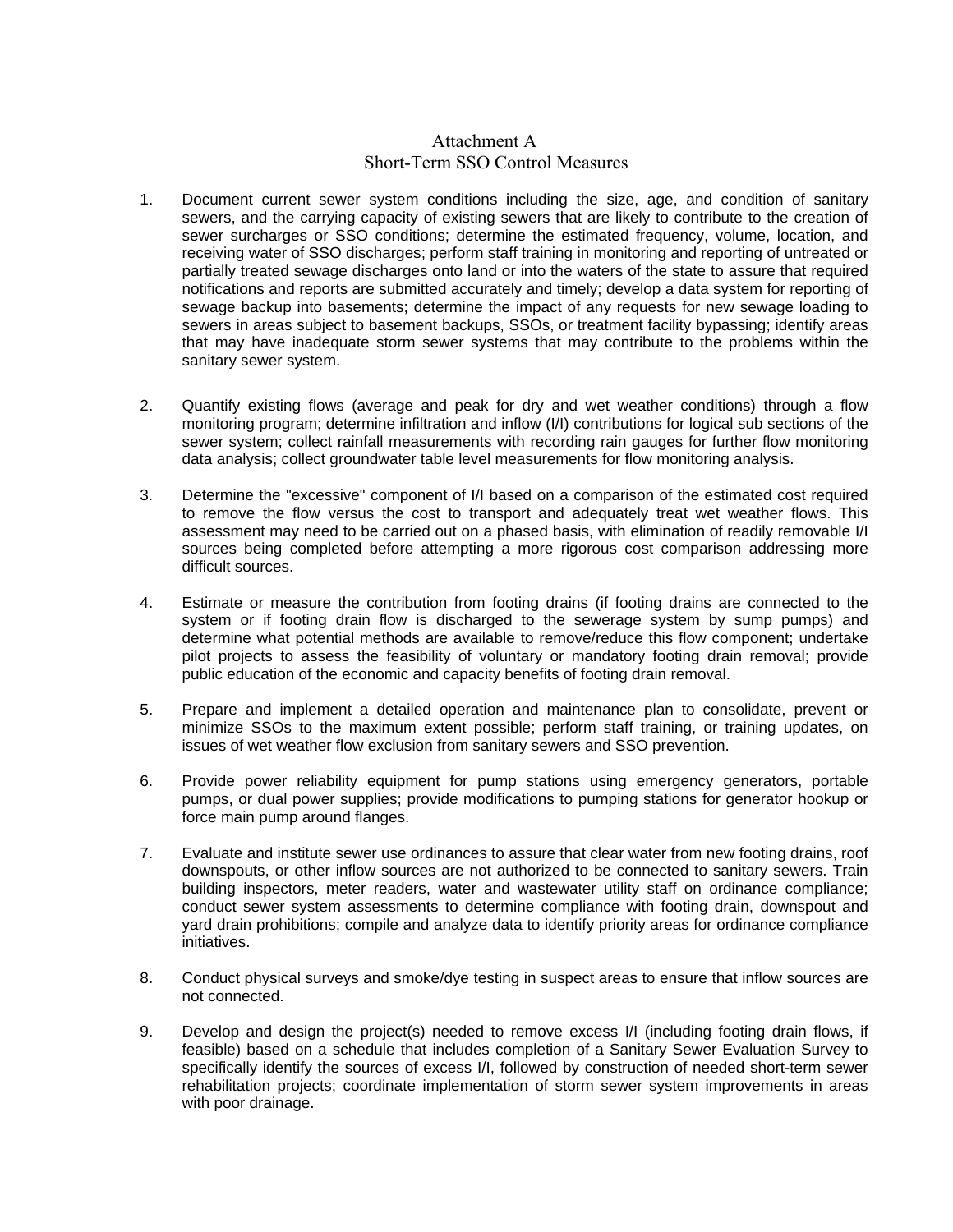- 10. Identify, obtain permits where necessary, and implement beneficial short-term SSO and basement backup control measures.
- 11. Identify measures and schedules necessary to assure timely funding availability for necessary short- and long-term projects.
- 12. Evaluate additional long-term SSO control measures that may be necessary including the removal of excess I/I, provision of storage facilities and/or transport to treatment facilities and expansion of treatment facilities.
- 13. Conduct public education outreach programs throughout the investigation and program development period to assure public understanding of the issues involved and support for the needed improvement actions being taken.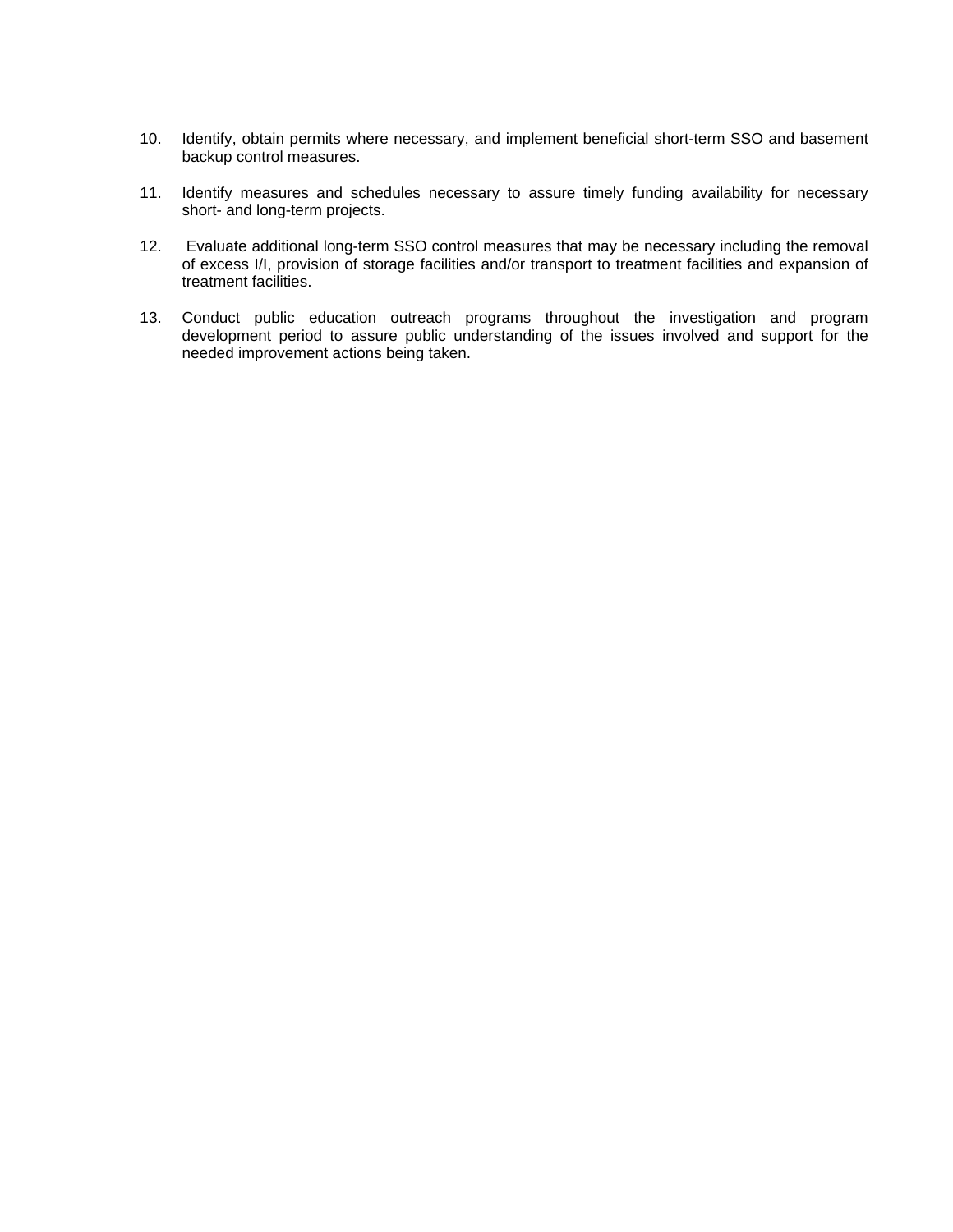# Attachment B PROJECTED PERFORMANCE OBJECTIVES OF SANITARY SEWER REHABILITATION PROJECTS

|   | Community                  | Population | Ave. Annual<br>Wet Weather<br>Overflows | Annual<br>Frequency of<br>Return Storm | Return Storm<br>Period<br>(years) | Return Storm<br>Duration<br>(hours) | Rainfall<br>Depth<br>(inches) | Rainfall<br>Intensity<br>(in/hr) |
|---|----------------------------|------------|-----------------------------------------|----------------------------------------|-----------------------------------|-------------------------------------|-------------------------------|----------------------------------|
|   | 1 Baytown, Texas           | 70,000     |                                         | 0.025(a)                               | >100                              |                                     |                               |                                  |
| 2 | Bentonville, Arkansas      | 17,000     |                                         | 0.025(a)                               | >100                              |                                     |                               |                                  |
|   | 3 Cincinnati, OH           | 22,724     |                                         | 0.025@                                 | 100                               |                                     |                               |                                  |
|   | 4 Commerce, Texas          | 10,000     |                                         | 0.025(a)                               | >100                              |                                     |                               |                                  |
|   | 5 Eureka Springs, Arkansas | 1,890      |                                         | 0.025(a)                               | >100                              |                                     |                               |                                  |
| 6 | Friendswood, Texas         | 31,000     |                                         | 0.025@                                 | >100                              |                                     |                               |                                  |
| 7 | Hamilton, Ohio             | 65,000     |                                         | 0.025(a)                               | >100                              |                                     |                               |                                  |
| 8 | Honolulu, HI               | 687,475    |                                         | 0.025@                                 | 100                               |                                     |                               |                                  |
| 9 | Jackson, Tennessee         | 50,000     |                                         | 0.025@                                 | >100                              |                                     |                               |                                  |
|   | 10 Little Rock, Arkansas   | 185,000    |                                         | 0.025(a)                               | >100                              |                                     |                               |                                  |
|   | 11 Ponca City, Oklahoma    | 25,000     |                                         | 0.025@                                 | >100                              |                                     |                               |                                  |
|   | 12 Wayne County, MI        | 167,939    | 0.2                                     | 0.025@                                 | 100                               |                                     |                               |                                  |
|   | 13 Buena Vista, Michigan   | 11,000     | 2                                       | 0.04                                   | 25                                | 24                                  | 3.8                           | 0.16                             |
|   | 14 Enid, Oklahoma          | 47,000     | $\mathfrak{2}$                          | 0.04                                   | 25                                | 24                                  | 6.5                           | 0.27                             |
|   | 15 Frankenmuth, Michigan   | 4,400      |                                         | 0.04                                   | 25                                | 24                                  | $\overline{4}$                | 0.17                             |
|   | 16 Lancaster, Texas        | 22,400     |                                         | 0.04                                   | 25                                | 24                                  | 6                             | 0.25                             |
|   | 17 Lansing, Michigan       | 155,000    |                                         | 0.04                                   | 25                                |                                     |                               |                                  |
|   | 18 Marlette, Michigan      | 1,900      |                                         | 0.04                                   | 25                                | 24                                  |                               |                                  |
|   | 19 Midland, Michigan       | 42,000     | 3                                       | 0.04                                   | 25                                | 24                                  |                               |                                  |
|   | 20 Pine Bluff, Arkansas    | 63,000     |                                         | 0.04                                   | 25                                | 24                                  | $\boldsymbol{7}$              | 0.29                             |
|   | 21 King County, Washington | 1,100,000  |                                         | 0.05                                   | 20                                |                                     |                               |                                  |
|   | 22 Covington, Louisiana    | 10,000     | $<$ 1                                   | 0.1                                    | 10                                | 24                                  | $\,$ 8 $\,$                   | 0.33                             |
|   | 23 Fairfield, Ohio         | 43,000     | $<$ 1                                   | 0.1                                    | 10                                | 24                                  |                               |                                  |
|   | 24 Johnson County, Kansas  | 340,000    |                                         | 0.1                                    | 10                                |                                     |                               |                                  |
|   | 25 Kerrville, Texas        | 18,000     | $<$ l                                   | 0.1                                    | 10                                | 24                                  | 6                             | 0.25                             |
|   | 26 Monmouth, Oregon        | 7,700      |                                         | 0.1                                    | $10*$                             |                                     |                               |                                  |
|   | 27 The Dalles, Oregon      | 14,000     |                                         | 0.1                                    | $10*$                             |                                     |                               |                                  |
|   | 28 Waldport, Oregon        | 1,750      |                                         | 0.1                                    | $10*$                             |                                     |                               |                                  |
|   | 29 Addison, IL             | 17,138     |                                         | 0.2                                    | 5                                 |                                     |                               |                                  |
|   | 30 Belvidere, IL           | 15,193     |                                         | 0.2                                    | 5                                 |                                     |                               |                                  |
|   | 31 Benton, Arkansas        | 17,000     |                                         | 0.2                                    | 5                                 |                                     |                               |                                  |
|   | 32 Crowley, Louisiana      | 16,000     | $\mathbf{1}$                            | 0.2                                    | 5                                 |                                     |                               |                                  |
|   | 33 Fayetteville, Arkansas  | 58,000     |                                         | 0.2                                    | 5                                 |                                     |                               |                                  |
|   | 34 Haltom, Texas           | 35,000     |                                         | 0.2                                    | 5                                 | 1                                   | 2.6                           | 2.60                             |
|   | 35 Henryetta, Oklahoma     | 1,100      |                                         | 0.2                                    | 5                                 | 24                                  | 5                             | 0.21                             |
|   | 36 Indian Creek, KS        | 72,000     |                                         | 0.2                                    | 5                                 |                                     |                               |                                  |
|   | 37 Mission Township, KS    | 45,309     |                                         | 0.2                                    | 5                                 |                                     |                               |                                  |
|   | 38 Nashville Tennessee     | 400,000    |                                         | $0.2\,$                                | 5                                 | 24                                  | 4.5                           | 0.19                             |
|   | 39 Saint Charles, IL       | 16,935     |                                         | 0.2                                    | 5                                 |                                     |                               |                                  |
|   | 40 Tulsa, Oklahoma         | 360,000    |                                         | 0.2                                    | 5                                 | $\mathbf{1}$                        |                               |                                  |
|   | 41 Turkey Creek, KS        | 50,404     |                                         | 0.2                                    | 5                                 |                                     |                               |                                  |
|   | 42 Elmhurst, IL            | 42,029     |                                         | 0.33                                   | 3                                 |                                     |                               |                                  |
|   | 43 Galveston, Texas        | 59,000     |                                         | $0.5\,$                                | $\overline{\mathbf{c}}$           | 4                                   | 3.5                           | 0.88                             |
|   | 44 Greenville, Texas       | 25,000     | 1                                       | 0.5                                    | $\overline{\mathbf{c}}$           | $0.5\,$                             | 1.3                           | 2.60                             |
|   | 45 Houston, Texas          | 1,700,000  |                                         | 0.5                                    | $\boldsymbol{2}$                  |                                     |                               |                                  |
|   | 46 New London, CT          | 40,000     |                                         | 0.5                                    | $\overline{\mathbf{c}}$           |                                     |                               |                                  |
|   | 47 Norman, Oklahoma        | 80,000     | $\sqrt{3}$                              | 0.5                                    | $\sqrt{2}$                        | 24                                  | 3.5                           | 0.15                             |
|   | 48 South Houston, Texas    | 15,000     |                                         | 0.5                                    | $\boldsymbol{2}$                  | 24                                  | 6                             | 0.25                             |
|   | 49 Witchita Falls, Texas   | 103,000    |                                         | 0.5                                    | $\boldsymbol{2}$                  | 24                                  | $\overline{4}$                | 0.17                             |
|   | 50 Bellingham, Washington  | 60,000     |                                         | $\mathbf{1}$                           | $\mathbf{1}$                      |                                     |                               |                                  |
|   | 51 Charlotte, NC           | 338,854    |                                         | $\mathbf{1}$                           | $\mathbf{1}$                      |                                     |                               |                                  |